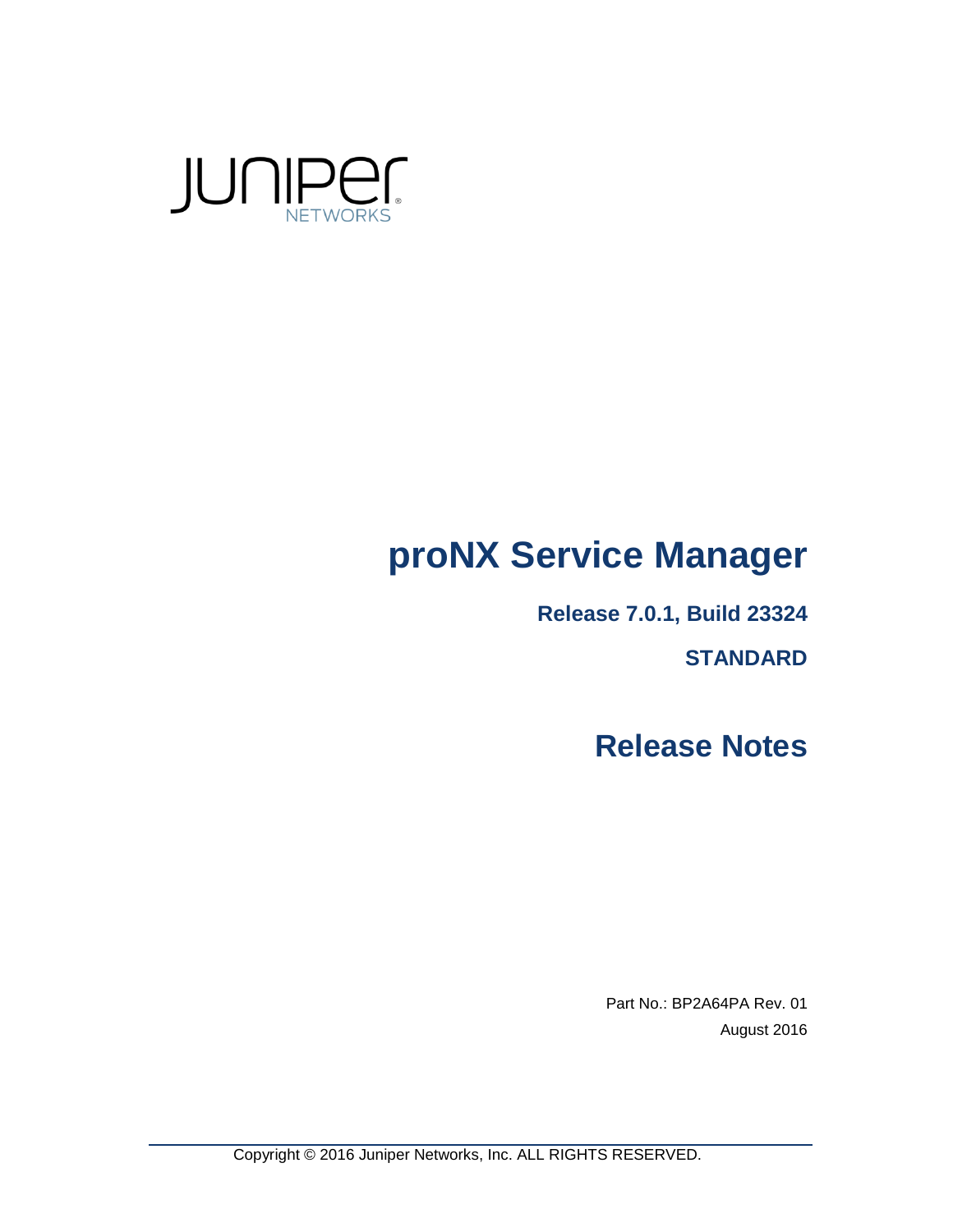Copyright © 2016 Juniper Networks, Inc. ALL RIGHTS RESERVED.

This product is the property of Juniper Networks, Inc. and its licensors, and is protected by copyright. Any reproduction in whole or in part is strictly prohibited. Juniper, Juniper Networks, BTI, BTI SYSTEMS, packetVX, proNX, and The Network You Need are trademarks or registered trademarks of Juniper Networks, Inc. and/or its subsidiaries in the U.S. and/or other countries.

Juniper Networks assumes no responsibility for any inaccuracies in this document. Juniper Networks reserves the right to change, modify, transfer, or otherwise revise this publication without notice.

Copyright 2003-2016 BTI Systems, Inc. All rights reserved.

Copyright 1997-2001 Lumos Technologies Inc. All rights reserved. Unpublished - All rights reserved under the copyright laws of the United States. This software is furnished under a license and use, duplication, disclosure and all other uses are restricted to the rights specified in the written license between the licensee and Lumos Technologies Inc.

Copyright 1998-2006 NuDesign Team Inc. All rights reserved. Copyright 1982-2001 QNX Software Systems Ltd. All rights reserved.

Copyright 1990-2001 Sleepycat Software. All rights reserved. Redistribution and use in source and binary forms, with or without modification, are permitted provided that the following conditions are met: 1. Redistributions of source code must retain the above copyright notice, this list of conditions and the following disclaimer. 2. Redistributions in binary form must reproduce the above copyright notice, this list of conditions and the following disclaimer in the documentation and/or other materials provided with the distribution. 3. Redistributions in any form must be accompanied by information on how to obtain complete source code for the DB software and any accompanying software that uses the DB software. The source code must either be included in the distribution or be available for no more than the cost of distribution plus a nominal fee, and must be freely redistributable under reasonable conditions. For an executable file, complete source code means the source code for all modules it contains. It does not include source code for modules or files that typically accompany the major components of the operating system on which the executable file runs. THIS SOFTWARE IS PROVIDED BY SLEEPYCAT SOFTWARE "AS IS" AND ANY EXPRESS OR IMPLIED WARRANTIES, INCLUDING, BUT NOT LIMITED TO, THE IMPLIED WARRANTIES OF MERCHANTABILITY, FITNESS FOR A PARTICULAR PURPOSE, OR NON-INFRINGEMENT, ARE DISCLAIMED. IN NO EVENT SHALL SLEEPYCAT SOFTWARE BE LIABLE FOR ANY DIRECT, INDIRECT, INCIDENTAL, SPECIAL, EXEMPLARY, OR CONSEQUENTIAL DAMAGES (INCLUDING, BUT NOT LIMITED TO, PROCUREMENT OF SUBSTITUTE GOODS OR SERVICES; LOSS OF USE, DATA, OR PROFITS; OR BUSINESS INTERRUPTION) HOWEVER CAUSED AND ON ANY THEORY OF LIABILITY, WHETHER IN CONTRACT, STRICT LIABILITY, OR TORT (INCLUDING NEGLIGENCE OR OTHERWISE) ARISING IN ANY WAY OUT OF THE USE OF THIS SOFTWARE, EVEN IF ADVISED OF THE POSSIBILITY OF SUCH DAMAGE.

Copyright 1990, 1993, 1994, 1995 The Regents of the University of California. All rights reserved. Redistribution and use in source and binary forms, with or without modification, are permitted provided that the following conditions are met: 1. Redistributions of source code must retain the above copyright notice, this list of conditions and the following disclaimer. 2. Redistributions in binary form must reproduce the above copyright notice, this list of conditions and the following disclaimer in the documentation and/or other materials provided with the distribution. 3. Neither the name of the University nor the names of its contributors may be used to endorse or promote products derived from this software without specific prior written permission. THIS SOFTWARE IS PROVIDED BY THE REGENTS AND CONTRIBUTORS "AS IS" AND ANY EXPRESS OR IMPLIED WARRANTIES, INCLUDING, BUT NOT LIMITED TO, THE IMPLIED WARRANTIES OF MERCHANTABILITY AND FITNESS FOR A PARTICULAR PURPOSE ARE DISCLAIMED. IN NO EVENT SHALL THE REGENTS OR CONTRIBUTORS BE LIABLE FOR ANY DIRECT, INDIRECT, INCIDENTAL, SPECIAL, EXEMPLARY, OR CONSEQUENTIAL DAMAGES (INCLUDING, BUT NOT LIMITED TO, PROCUREMENT OF SUBSTITUTE GOODS OR SERVICES; LOSS OF USE, DATA, OR PROFITS; OR BUSINESS INTERRUPTION) HOWEVER CAUSED AND ON ANY THEORY OF LIABILITY, WHETHER IN CONTRACT, STRICT LIABILITY, OR TORT (INCLUDING NEGLIGENCE OR OTHERWISE) ARISING IN ANY WAY OUT OF THE USE OF THIS SOFTWARE, EVEN IF ADVISED OF THE POSSIBILITY OF SUCH DAMAGE.

Copyright 1995, 1996 The President and Fellows of Harvard University. All rights reserved. Redistribution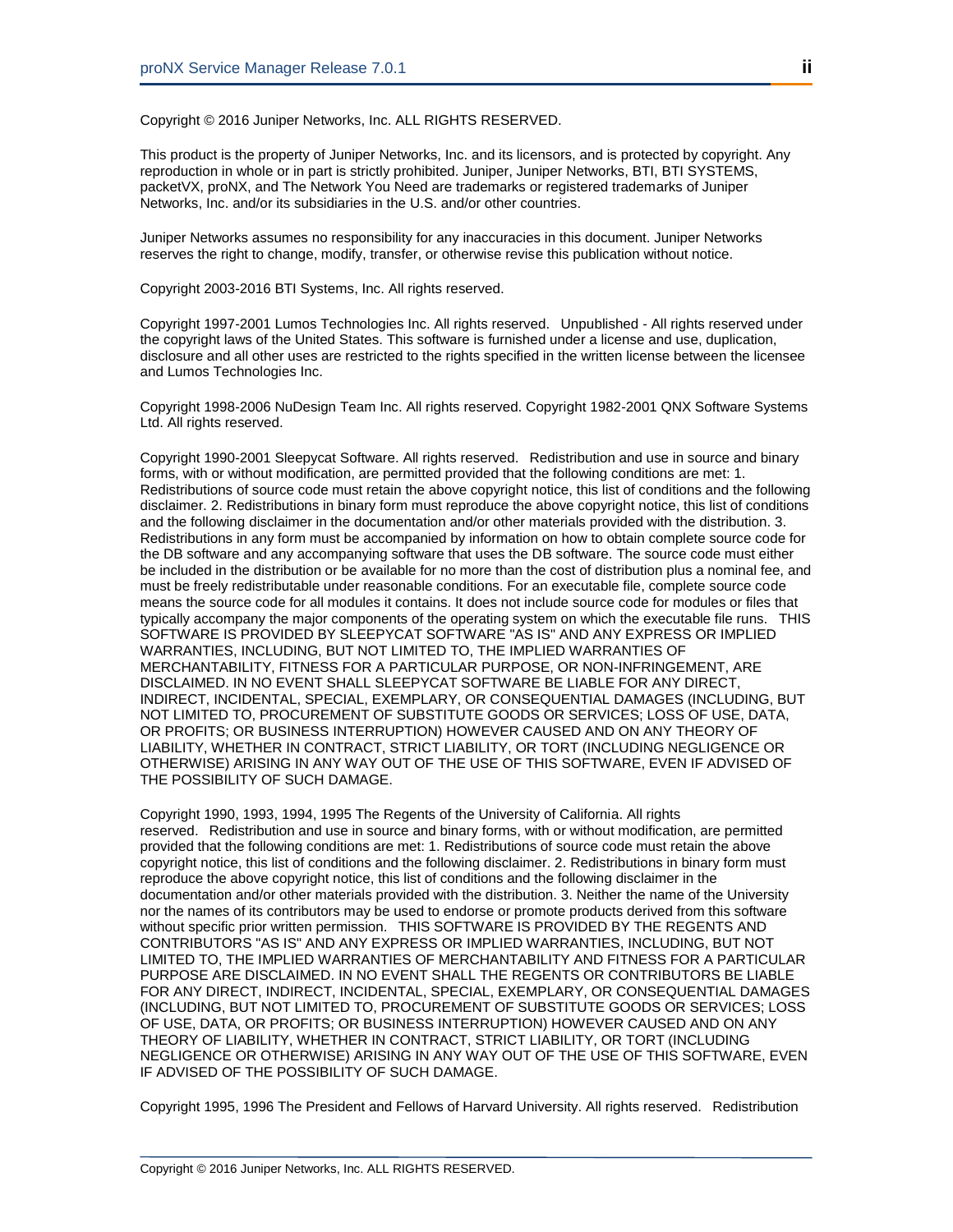and use in source and binary forms, with or without modification, are permitted provided that the following conditions are met: 1. Redistributions of source code must retain the above copyright notice, this list of conditions and the following disclaimer. 2. Redistributions in binary form must reproduce the above copyright notice, this list of conditions and the following disclaimer in the documentation and/or other materials provided with the distribution. 3. Neither the name of the University nor the names of its contributors may be used to endorse or promote products derived from this software without specific prior written permission. THIS SOFTWARE IS PROVIDED BY HARVARD AND ITS CONTRIBUTORS "AS IS" AND ANY EXPRESS OR IMPLIED WARRANTIES, INCLUDING, BUT NOT LIMITED TO, THE IMPLIED WARRANTIES OF MERCHANTABILITY AND FITNESS FOR A PARTICULAR PURPOSE ARE DISCLAIMED. IN NO EVENT SHALL HARVARD OR ITS CONTRIBUTORS BE LIABLE FOR ANY DIRECT, INDIRECT, INCIDENTAL, SPECIAL, EXEMPLARY, OR CONSEQUENTIAL DAMAGES (INCLUDING, BUT NOT LIMITED TO, PROCUREMENT OF SUBSTITUTE GOODS OR SERVICES; LOSS OF USE, DATA, OR PROFITS; OR BUSINESS INTERRUPTION) HOWEVER CAUSED AND ON ANY THEORY OF LIABILITY, WHETHER IN CONTRACT, STRICT LIABILITY, OR TORT (INCLUDING NEGLIGENCE OR OTHERWISE) ARISING IN ANY WAY OUT OF THE USE OF THIS SOFTWARE, EVEN IF ADVISED OF THE POSSIBILITY OF SUCH DAMAGE. All other product and company names are trademarks or registered trademarks of their respective companies. All of the above-referenced components are not necessarily included in all versions of the product.

Copyright 1998 The NetBSD Foundation, Inc. All rights reserved. This code is derived from software contributed to The NetBSD Foundation by Christos Zoulas. Redistribution and use in source and binary forms, with or without modification, are permitted provided that the following conditions are met: 1. Redistributions of source code must retain the above copyright notice, this list of conditions and the following disclaimer. 2. Redistributions in binary form must reproduce the above copyright notice, this list of conditions and the following disclaimer in the documentation and/or other materials provided with the distribution. 3. All advertising materials mentioning features or use of this software must display the following acknowledgement: This product includes software developed by the NetBSD Foundation, Inc. and its contributors. 4. Neither the name of The NetBSD Foundation nor the names of its contributors may be used to endorse or promote products derived from this software without specific prior written permission. THIS SOFTWARE IS PROVIDED BY THE NETBSD FOUNDATION, INC. AND CONTRIBUTORS "AS IS"' AND ANY EXPRESS OR IMPLIED WARRANTIES, INCLUDING, BUT NOT LIMITED TO, THE IMPLIED WARRANTIES OF MERCHANTABILITY AND FITNESS FOR A PARTICULAR PURPOSE ARE DISCLAIMED. IN NO EVENT SHALL THE FOUNDATION OR CONTRIBUTORS BE LIABLE FOR ANY DIRECT, INDIRECT, INCIDENTAL, SPECIAL, EXEMPLARY, OR CONSEQUENTIAL DAMAGES (INCLUDING, BUT NOT LIMITED TO, PROCUREMENT OF SUBSTITUTE GOODS OR SERVICES; LOSS OF USE, DATA, OR PROFITS; OR BUSINESS INTERRUPTION) HOWEVER CAUSED AND ON ANY THEORY OF LIABILITY, WHETHER IN CONTRACT, STRICT LIABILITY, OR TORT (INCLUDING NEGLIGENCE OR OTHERWISE) ARISING IN ANY WAY OUT OF THE USE OF THIS SOFTWARE, EVEN IF ADVISED OF THE POSSIBILITY OF SUCH DAMAGE.

Copyright 2003 Maxim Sobolev sobomax@FreeBSD.org. All rights reserved. Redistribution and use in source and binary forms, with or without modification, are permitted provided that the following conditions are met: 1. Redistributions of source code must retain the above copyright notice, this list of conditions and the following disclaimer. 2. Redistributions in binary form must reproduce the above copyright notice, this list of conditions and the following disclaimer in the documentation and/or other materials provided with the distribution. THIS SOFTWARE IS PROVIDED BY THE AUTHOR AND CONTRIBUTORS "AS IS'' AND ANY EXPRESS OR IMPLIED WARRANTIES, INCLUDING, BUT NOT LIMITED TO, THE IMPLIED WARRANTIES OF MERCHANTABILITY AND FITNESS FOR A PARTICULAR PURPOSE ARE DISCLAIMED. IN NO EVENT SHALL THE AUTHOR OR CONTRIBUTORS BE LIABLE FOR ANY DIRECT, INDIRECT, INCIDENTAL, SPECIAL, EXEMPLARY, OR CONSEQUENTIAL DAMAGES (INCLUDING, BUT NOT LIMITED TO, PROCUREMENT OF SUBSTITUTE GOODS OR SERVICES; LOSS OF USE, DATA, OR PROFITS; OR BUSINESS INTERRUPTION) HOWEVER CAUSED AND ON ANY THEORY OF LIABILITY, WHETHER IN CONTRACT, STRICT LIABILITY, OR TORT (INCLUDING NEGLIGENCE OR OTHERWISE) ARISING IN ANY WAY OUT OF THE USE OF THIS SOFTWARE, EVEN IF ADVISED OF THE POSSIBILITY OF SUCH DAMAGE.

Copyright 1995,1996,1997,1998 Lars Fenneberg [lf@elemental.net.](mailto:lf@elemental.net) Permission to use, copy, modify, and distribute this software for any purpose and without fee is hereby granted, provided that this copyright and permission notice appear on all copies and supporting documentation, the name of Lars Fenneberg not be used in advertising or publicity pertaining to distribution of the program without specific prior permission, and notice be given in supporting documentation that copying and distribution is by permission of Lars Fenneberg. Lars Fenneberg makes no representations about the suitability of this software for any purpose.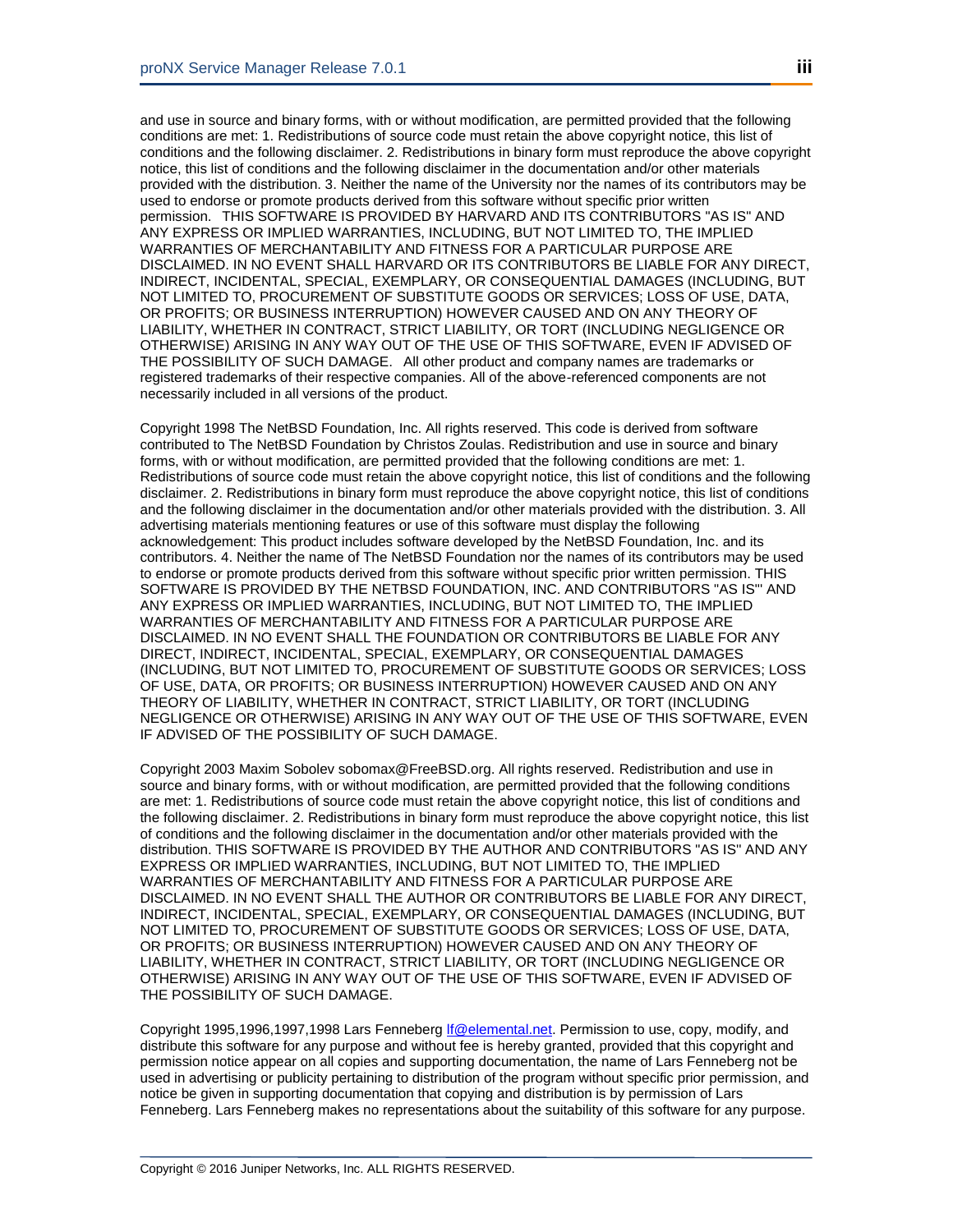It is provided "as is" without express or implied warranty.

Copyright 1992 Livingston Enterprises, Inc. Livingston Enterprises, Inc. 6920 Koll Center Parkway Pleasanton, CA 94566. Permission to use, copy, modify, and distribute this software for any purpose and without fee is hereby granted, provided that this copyright and permission notice appear on all copies and supporting documentation, the name of Livingston Enterprises, Inc. not be used in advertising or publicity pertaining to distribution of the program without specific prior permission, and notice be given in supporting documentation that copying and distribution is by permission of Livingston Enterprises, Inc. Livingston Enterprises, Inc. makes no representations about the suitability of this software for any purpose. It is provided "as is" without express or implied warranty.

The Regents of the University of Michigan and Merit Network, Inc. 1992, 1993, 1994, 1995. All Rights Reserved. Permission to use, copy, modify, and distribute this software and its documentation for any purpose and without fee is hereby granted, provided that the above copyright notice and this permission notice appear in all copies of the software and derivative works or modified versions thereof, and that both the copyright notice and this permission and disclaimer notice appear in supporting documentation. THIS SOFTWARE IS PROVIDED "AS IS" WITHOUT WARRANTY OF ANY KIND, EITHER EXPRESS OR IMPLIED, INCLUDING WITHOUT LIMITATION WARRANTIES OF MERCHANTABILITY AND FITNESS FOR A PARTICULAR PURPOSE. THE REGENTS OF THE UNIVERSITY OF MICHIGAN AND MERIT NETWORK, INC. DO NOT WARRANT THAT THE FUNCTIONS CONTAINED IN THE SOFTWARE WILL MEET LICENSEE'S REQUIREMENTS OR THAT OPERATION WILL BE UNINTERRUPTED OR ERROR FREE. The Regents of the University of Michigan and Merit Network, Inc. shall not be liable for any special, indirect, incidental or consequential damages with respect to any claim by Licensee or any third party arising from use of the software.

Copyright 1991-2, RSA Data Security, Inc. Created 1991. All rights reserved. License to copy and use this software is granted provided that it is identified as the "RSA Data Security, Inc. MD5 Message-Digest Algorithm" in all material mentioning or referencing this software or this function. License is also granted to make and use derivative works provided that such works are identified as "derived from the RSA Data Security, Inc. MD5 Message-Digest Algorithm" in all material mentioning or referencing the derived work. RSA Data Security, Inc. makes no representations concerning either the merchantability of this software or the suitability of this software for any particular purpose. It is provided "as is" without express or implied warranty of any kind. These notices must be retained in any copies of any part of this documentation and/or software.

All other product and company names are trademarks or registered trademarks of their respective companies. All of the above-referenced components are not necessarily included in all versions of the product.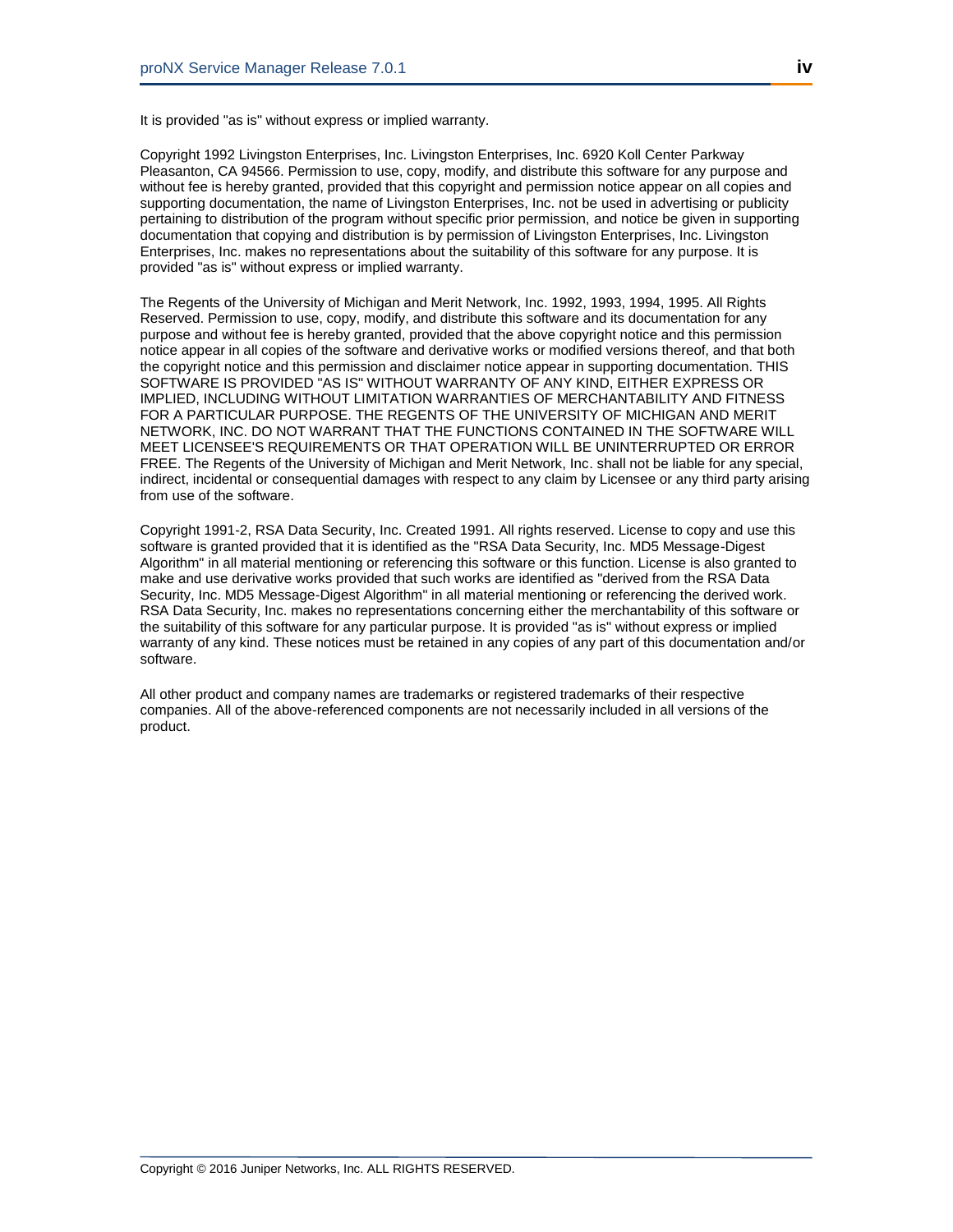#### **Obtaining technical support**

Technical product support is available through the Juniper Networks Technical Assistance Center (JTAC). If you are a customer with an active J-Care or Partner Support Service support contract, or are covered under warranty, and need post-sales technical support, you can access our tools and resources online or open a case with JTAC.

You can open a case with JTAC on the Web or by telephone.

- Use the Case Management tool in the CSC a[t http://www.juniper.net/cm/.](http://www.juniper.net/cm/)
- Call 1-888-314-JTAC (1-888-314-5822 toll-free in the USA, Canada, and Mexico).

For international or direct-dial options in countries without toll-free numbers, see [http://www.juniper.net/support/requesting-support.html.](http://www.juniper.net/support/requesting-support.html)

#### **End User License Agreement**

The Juniper Networks product that is the subject of this technical documentation consists of (or is intended for use with) Juniper Networks software. Use of such software is subject to the terms and conditions of the End User License Agreement (EULA) posted at [http://www.juniper.net/cm/.](http://www.juniper.net/cm/) By downloading, installing or using such software, you agree to the terms and conditions of that EULA.

#### **Document Identification**

Juniper Networks proNX Service Manager Release 7.0.1 Release Notes Rev. 01

### **Abstract**

This document provides information related to the current release.

#### **Publication History**

| <b>Revision</b> | Date        | <b>Changes</b>  |
|-----------------|-------------|-----------------|
| 01              | August 2016 | <b>Baseline</b> |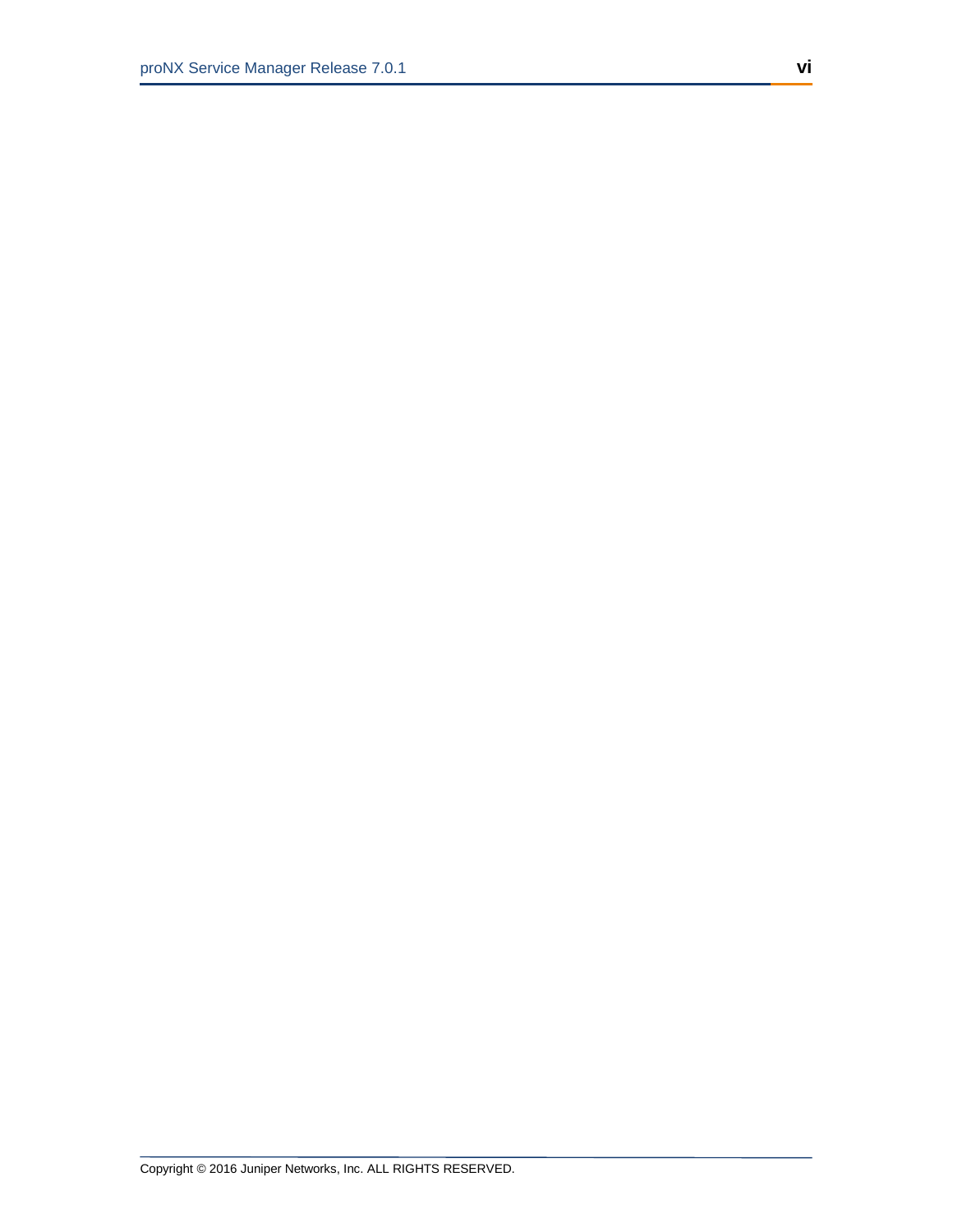## **Contents**

| 2 <sup>1</sup> |  |  |
|----------------|--|--|
| 3 <sup>1</sup> |  |  |
|                |  |  |
|                |  |  |
|                |  |  |
| 5              |  |  |
|                |  |  |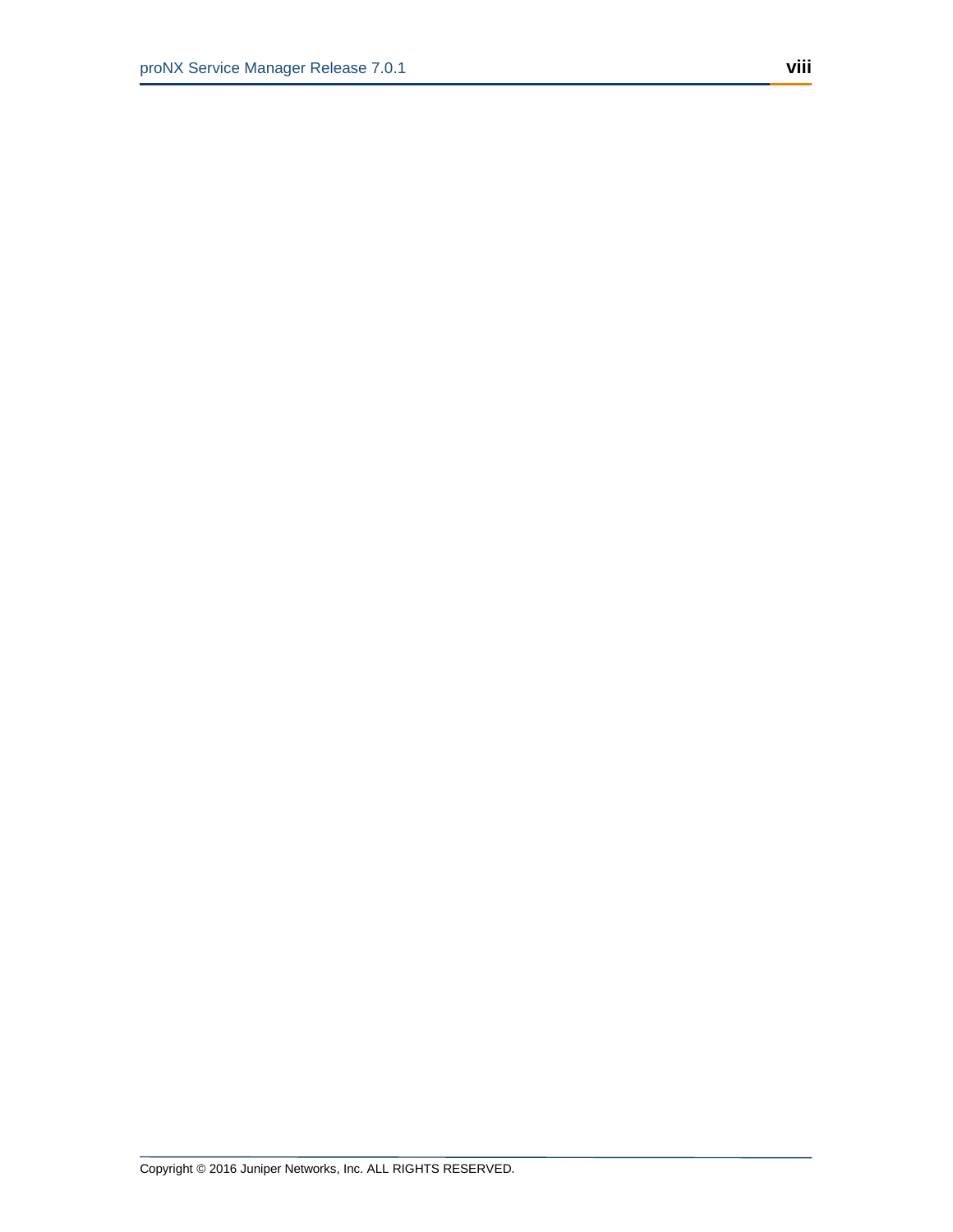## <span id="page-8-1"></span><span id="page-8-0"></span>**1. Introduction**

### **1.1 Purpose**

This document lists the new Juniper Networks proNX Service Manager (PSM) software features, known software issues, and fixed software issues in release 7.0 and release 7.0.1.

### <span id="page-8-2"></span>**1.2 New Features**

The following features have been introduced in the 7.0 release. More details are available in the *proNX Service Manager User Guide*, the *proNX Dashboard User Guide*, and the *proNX Service Manager Installation and Administration Guide*.

- Support for BTI7800 network elements running release 2.1.1
	- o Discovery and display of split ROADM nodes
	- o End-to-end optical service activation of alien wavelength services
		- Alien to/from alien
		- **UFM to/from alien**
- PSM client features
	- o Rebranded for Juniper Networks
	- o Re-introduction of the Shelf view
		- **BTI7800 network elements**
		- **BTI7000 network elements**
		- **BTI800 network elements**
		- **BTI700 network elements**
	- o Ability to configure severities for PSM-generated alarms
- proNX Dashboard features
	- o Network element discovery/undiscovery
	- o Network element tables
	- o Updated inventory tables
	- o Service visualization for BTI7800 optical services
	- o Updated service views
	- o Tasks table

### <span id="page-8-3"></span>**1.3 Upgrade Paths**

proNX Service Manager server software release 7.0.1 is supported on Red Hat (CentOS) Linux RHEL 6 (6.3 or later), and on Red Hat (CentOS) Linux RHEL 7 (7.1 or later).

- If your server is running one of the above RHEL releases, you do not need to upgrade the OS.
- If your server is not running one of the above RHEL releases, you must upgrade the OS to one of the supported RHEL releases before you can upgrade the PSM server software to release 7.0.1.

You can upgrade the PSM server and PSM client to release 7.0.1 from releases 5.x, 6.0, 6.1, 6.2, 6.3, and 7.0. See *Section 1.4 Upgrade Considerations* for additional upgrade information.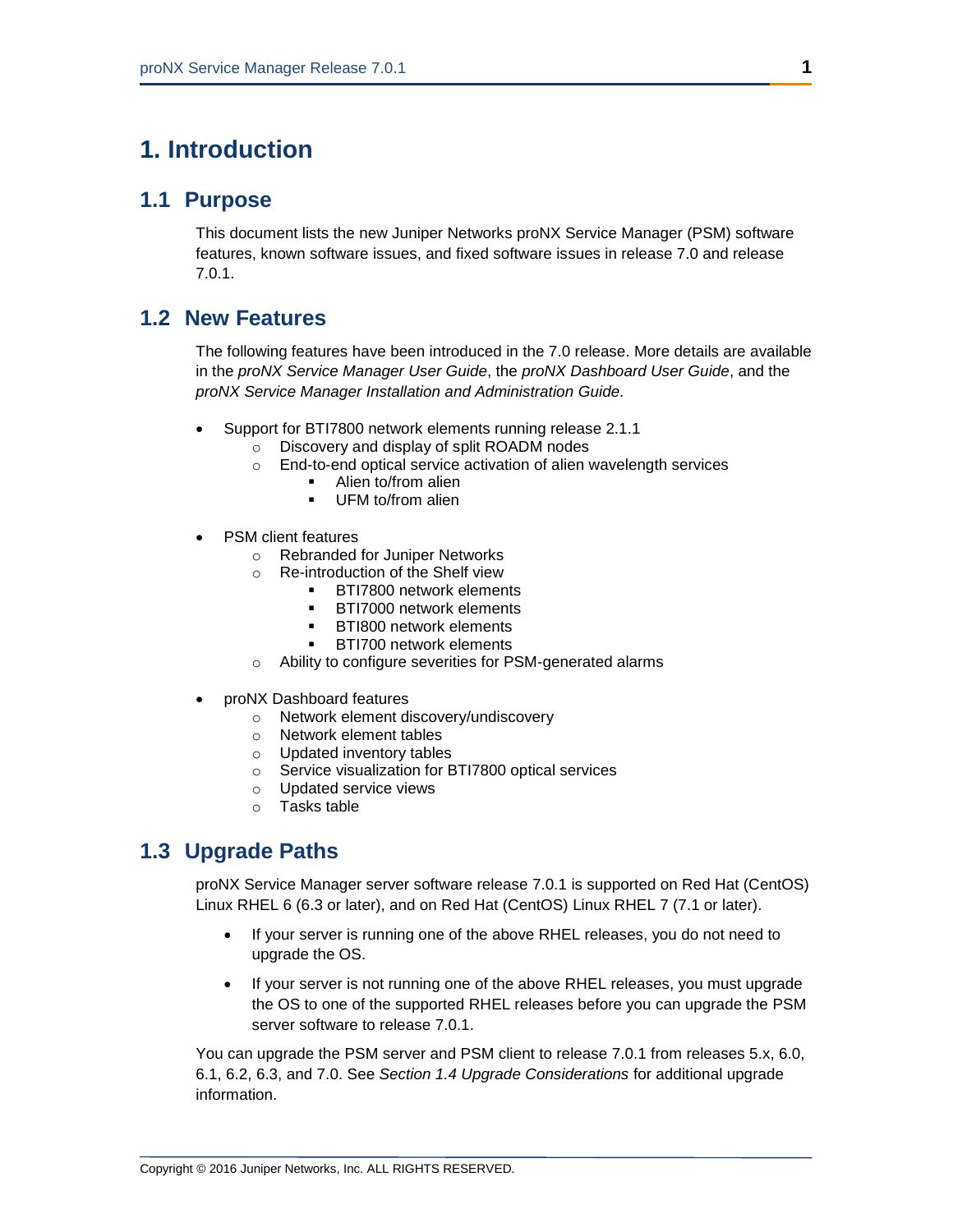For information on how to upgrade to the latest release, see the *proNX Service Manager Installation and Administration Guide*.

### <span id="page-9-0"></span>**1.4 Upgrade Considerations**

The following contains important information regarding upgrading to this release:

- Before upgrading the OS on the server machine, ensure the SATA mode in the BIOS is set to support AHCI instead of legacy. For some BIOSs, this may be called "Enable SATA AHCI Support".
- It is recommended that you upgrade all client workstations to the latest Java 8 release before you install the proNX SM client software.
- Before enabling historical PM collection, ensure you have sufficient disk space on your server. For more information, see the *proNX Service Manager Installation and Administration Guide*.
- The PSM clients must be upgraded to align with the PSM server version. The new client can be downloaded from the following location on the PSM server using HTTPS:

https://<psm-server-ip>:9998/client

When you connect to the server with your browser for the first time, you may receive a warning about the server's certificate. This is normal. The signed certificate is for btisystems.com, which is different from the PSM server's domain name. Your browser is simply warning you of this mismatch. Add the exception and continue to the site.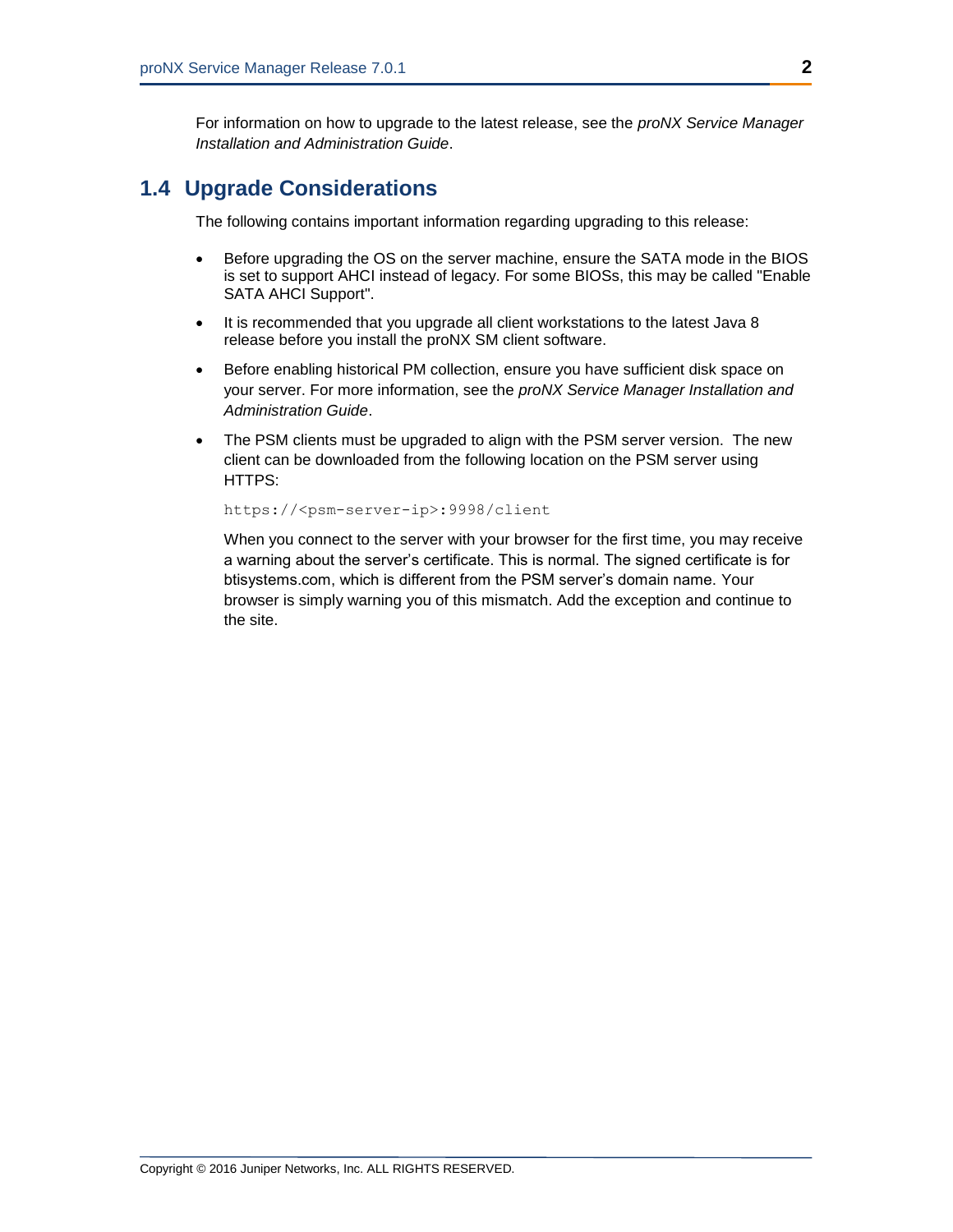## <span id="page-10-0"></span>**1.5 Supported devices**

The following table lists the BTI Series devices supported by this release of the proNX Service Manager.

| Device type    | <b>Supported version(s)</b>                                                                                                                                                                                                                                                                 |
|----------------|---------------------------------------------------------------------------------------------------------------------------------------------------------------------------------------------------------------------------------------------------------------------------------------------|
| <b>BTI7000</b> | 6.2.0, 7.2.0, 7.2.1, 7.3.0, 7.3.1, 7.3.2, 7.3.3, 7.3.4, 7.4.1,<br>7.4.2, 8.1.0, 8.1.1, 8.1.2, 8.1.3, 8.2.0, 8.2.1, 8.2.2, 9.1.0,<br>9.2.0, 9.3.0, 10.1.0, 8.1.x, 8.2.x, 9.1.x, 9.2.x, 9.3.x, 10.1.x,<br>10.2.x, 10.3.x, 10.4.x, 11.1, 11.2, 11.2.x, 11.3.x, 12.1.x,<br>12.2.x, 13.1.x, 13.2 |
| <b>BTI702</b>  | 1.2, 1.2.1, 1.2.2, 1.4, 1.4.x, 1.5, 1.5.x                                                                                                                                                                                                                                                   |
| <b>BTI704</b>  | 1.2, 1.2.1, 1.2.2,1.4, 1.4.x, 1.5, 1.5.x                                                                                                                                                                                                                                                    |
| <b>BTI712</b>  | 1.2, 1.2.1, 1.2.2, 1.4, 1.4.x, 1.5, 1.5.x                                                                                                                                                                                                                                                   |
| <b>BTI718</b>  | 1.4, 1.4.x, 1.5, 1.5.x                                                                                                                                                                                                                                                                      |
| <b>BTI718E</b> | 2.0, 2.1, 2.2, 2.3, 2.4                                                                                                                                                                                                                                                                     |
| <b>BTI7800</b> | 1.3, 1.4, 1.5, 1.6, 1.7, 2.0, 2.1, 2.1.x                                                                                                                                                                                                                                                    |
| <b>BTI805</b>  | 1.1, 1.1.1, 1.1.2, 1.2, 1.2.x, 2.1.1, 2.2.1                                                                                                                                                                                                                                                 |
| <b>BTI810</b>  | 1.0.x, 1.1, 1.2, 1.2.1, 1.2.2, 1.2.x                                                                                                                                                                                                                                                        |
| <b>BTI821</b>  | 1.1, 1.1.1, 1.1.2, 1.2, 1.2.x, 2.1.1, 2.2.1                                                                                                                                                                                                                                                 |
| <b>BTI822</b>  | 1.1, 1.1.1, 1.1.2, 1.2, 1.2.x, 2.1.1, 2.2.1                                                                                                                                                                                                                                                 |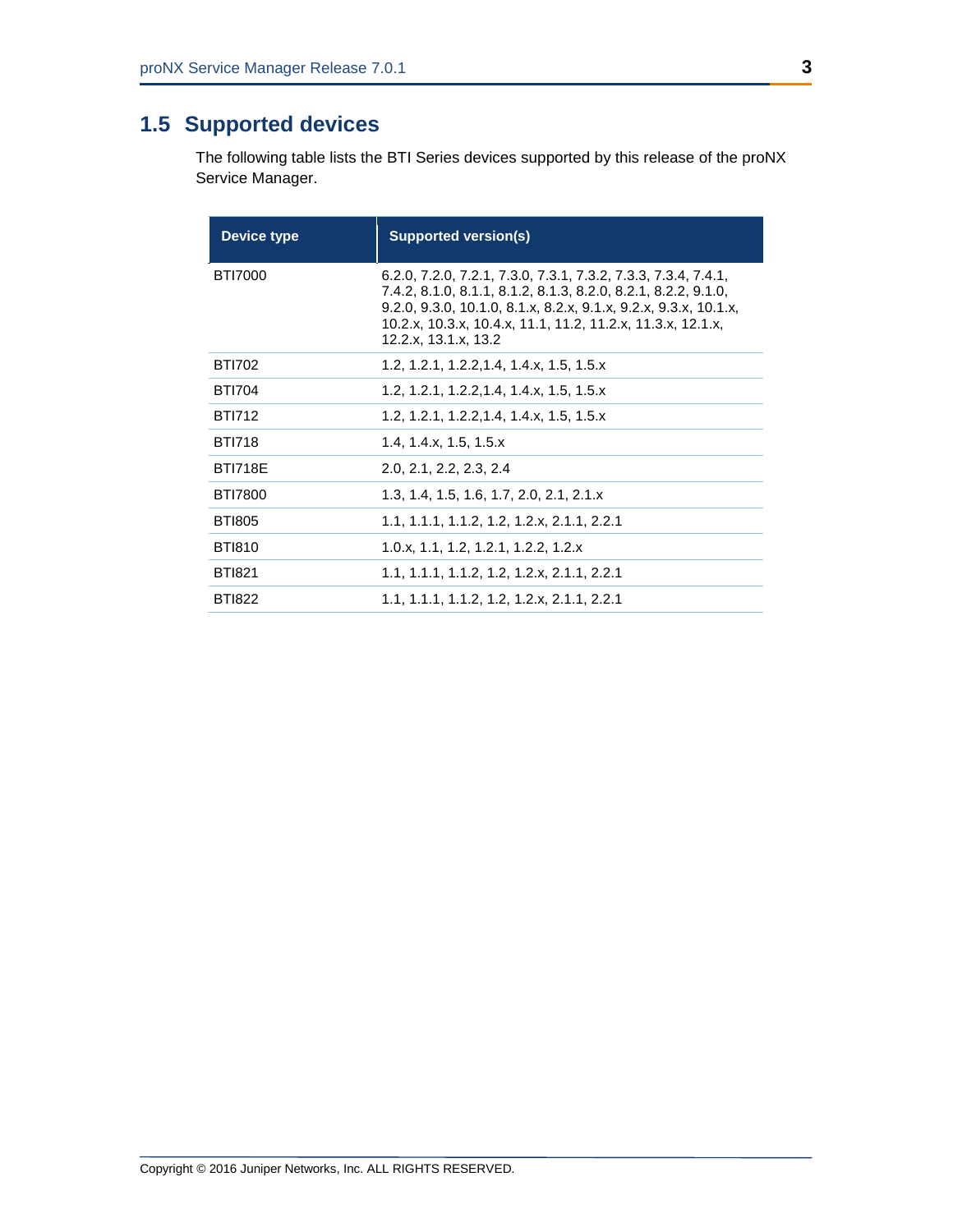## <span id="page-11-0"></span>**2 Resolved Issues**

The following issues have been resolved cumulatively in releases 7.0 and 7.0.1:

| <b>Issue Numbers</b> | <b>Description</b>                                                                                                                                                                                                                                                                                                                                                                                                                            |
|----------------------|-----------------------------------------------------------------------------------------------------------------------------------------------------------------------------------------------------------------------------------------------------------------------------------------------------------------------------------------------------------------------------------------------------------------------------------------------|
| 20985                | Description:<br>If a PC that is running a PSM client application changes its IP<br>address after the PSM client has been started, then the PSM<br>client will not receive notifications from the PSM server even<br>though the PSM client application shows that it is connected.<br>Examples of when the PC IP address is changed include moving<br>between fixed and wireless networks, and connecting and                                  |
|                      | disconnecting from a VPN.                                                                                                                                                                                                                                                                                                                                                                                                                     |
| 41666                | Description:<br>The Shelf view (Node>View) has been temporarily disabled.                                                                                                                                                                                                                                                                                                                                                                     |
| 41898                | <b>Description:</b><br>When entering text strings in various BTI7800 nodal<br>configuration dialogs, the following characters in the text string<br>may cause the configuration task to fail: $\epsilon$ , $\lt$ , $\gt$ , [, ], ",<br>$^{\prime\prime}$ , $\rightarrow$ , $^{\prime}$                                                                                                                                                        |
| 41973                | Description:<br>Historical PMs are sometimes not displayed in the Historical<br>PMs tree (View>Historical PMs).                                                                                                                                                                                                                                                                                                                               |
| 43140                | <b>Description:</b><br>When upgrading to release 7.0, database schema errors can<br>prevent the PSM server from starting successfully. This problem<br>typically occurs when the database contains nested NE groups.                                                                                                                                                                                                                          |
| 43211                | <b>Description:</b><br>If during startup, PSM fails to discover the full network in the<br>time allotted for the task (30 mins), the discovery task will be<br>marked for retry. In very large and slow networks, it is likely<br>these retries will also time out, causing PSM to repeatedly retry<br>the discovery, which leads to degraded performance. This<br>problem is only noticeable in large networks with slow discovery<br>times. |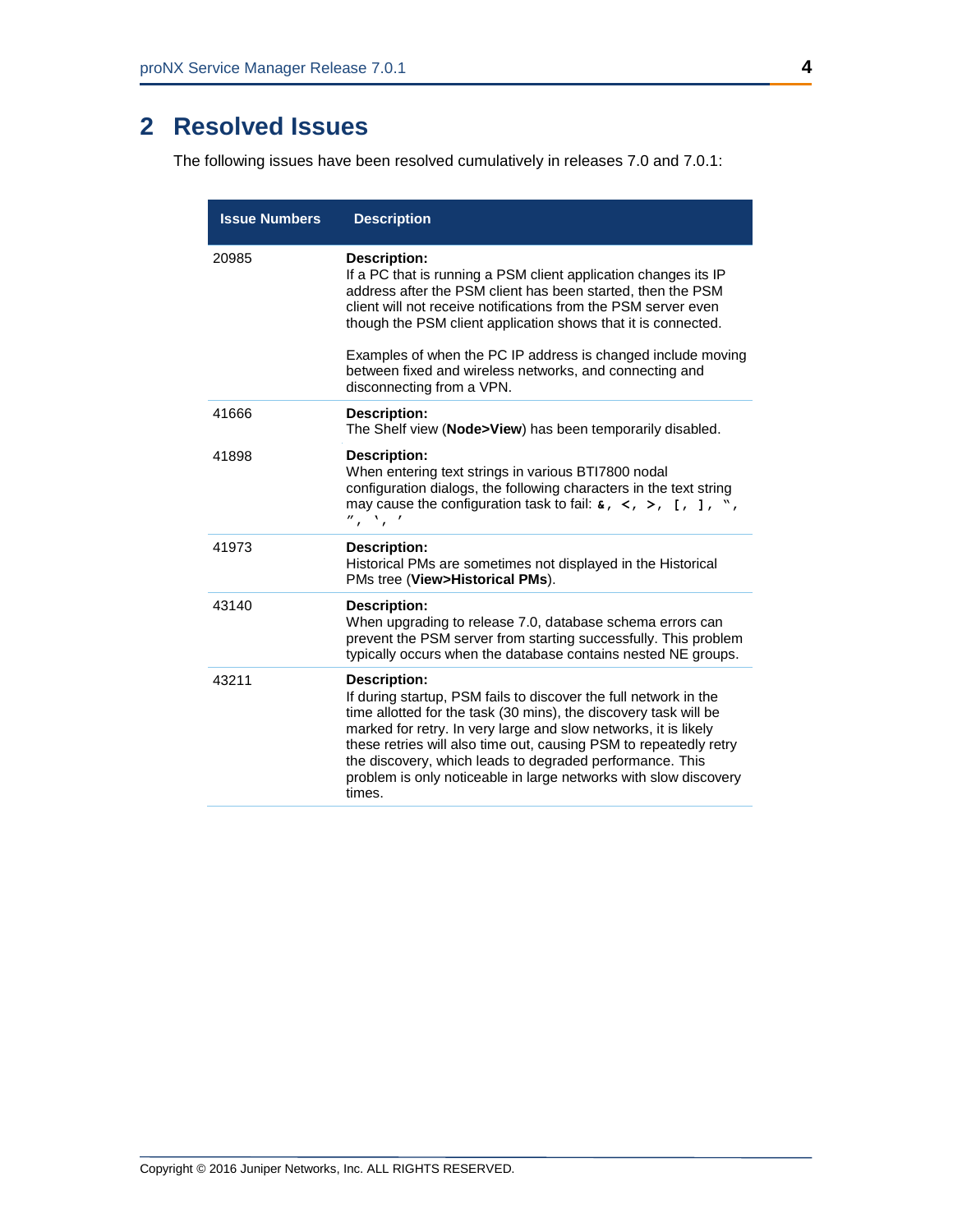## <span id="page-12-0"></span>**3 Known Issues**

The following are known issues in this release:

| <b>Issue Numbers</b> | <b>Description</b>                                                                                                                                                           |  |
|----------------------|------------------------------------------------------------------------------------------------------------------------------------------------------------------------------|--|
| 43312                | Description:<br>The procedure to reinitialize the PSM server database in section<br>3.17 of the proNX Service Manager Installation and<br>Administration Guide is incorrect. |  |
|                      | The correct procedure is as follows:<br>1)<br>psm-stop<br>2)<br>emsdropdb.sh -a<br>3)<br>rpm -e ems9001<br>4)<br>Reinstall the PSM server.                                   |  |
| 38776                | Description:<br>When using PSM to upgrade software on a BTI7800 NE, PSM<br>may incorrectly report that the upgrade has failed.                                               |  |
|                      | Workaround:<br>If this occurs, use the CLI on the NE to verify if the upgrade was<br>successful.                                                                             |  |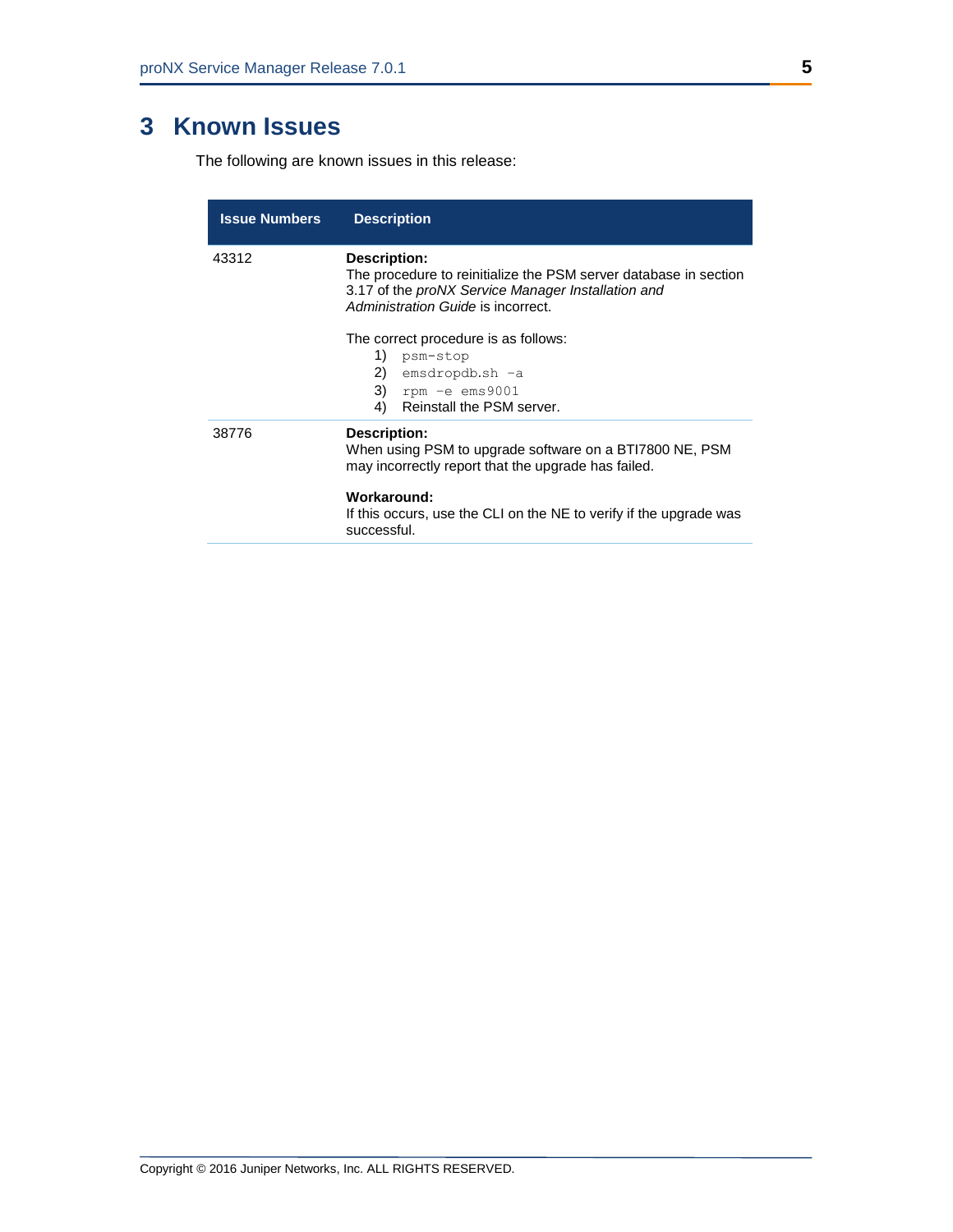## <span id="page-13-0"></span>**4 Known Limitations**

Known limitations are issues that are not planned to be resolved, and are not described in the documentation set for this release. These limitations may be described in the documentation set for a future release (where applicable and necessary). Once a limitation is described in the documentation set, the limitation may be removed from this list (without notice).

| <b>Issue Numbers</b> | <b>Description</b>                                                                                                                                                                                                                                                                                                          |
|----------------------|-----------------------------------------------------------------------------------------------------------------------------------------------------------------------------------------------------------------------------------------------------------------------------------------------------------------------------|
| 16561                | <b>Description:</b><br>A profile created directly on a BTI700 device using the CLI or<br>proNX900 cannot be applied to additional ports on the node or<br>other nodes using the proNX Service Manager.                                                                                                                      |
|                      | Workaround:<br>None                                                                                                                                                                                                                                                                                                         |
| 22479                | Description:<br>After a software upgrade or a database restore on an NE, the<br>PSM topology map view may not show the correct link state (or<br>color) for transponder and muxponder connections on the<br>upgraded or restored NE.                                                                                        |
|                      | Workaround:<br>After a software upgrade or a database restore, resynchronize<br>with the network or rediscover that NE to ensure the link state<br>and color are reported correctly.                                                                                                                                        |
| 22743                | Description:<br>The BTI700 Series NE does not send the traps that are required<br>by PSM to maintain accurate information about any Y.1731<br>parameters provisioned on the NE, causing PSM to become out<br>of synchronization with the NE. This occurs regardless of<br>whether Y.1731 is configured with PSM or the CLI. |
|                      | Workaround:<br>After configuring Y.1731 with PSM or the CLI, manually<br>rediscover the NE in PSM to synchronize PSM's database.                                                                                                                                                                                            |
| 22755                | <b>Description:</b><br>When PSM performs a software upgrade on an NE over a slow<br>network connection, communication between PSM and the NE<br>may time out as the NE is rebooting, leaving the NE in an<br>undiscovered or unreachable state.                                                                             |
|                      | Workaround:<br>If the NE is in an undiscovered state after an upgrade, perform a<br>manual rediscover of that NE. If the NE is in an unreachable<br>state, perform a manual refresh.                                                                                                                                        |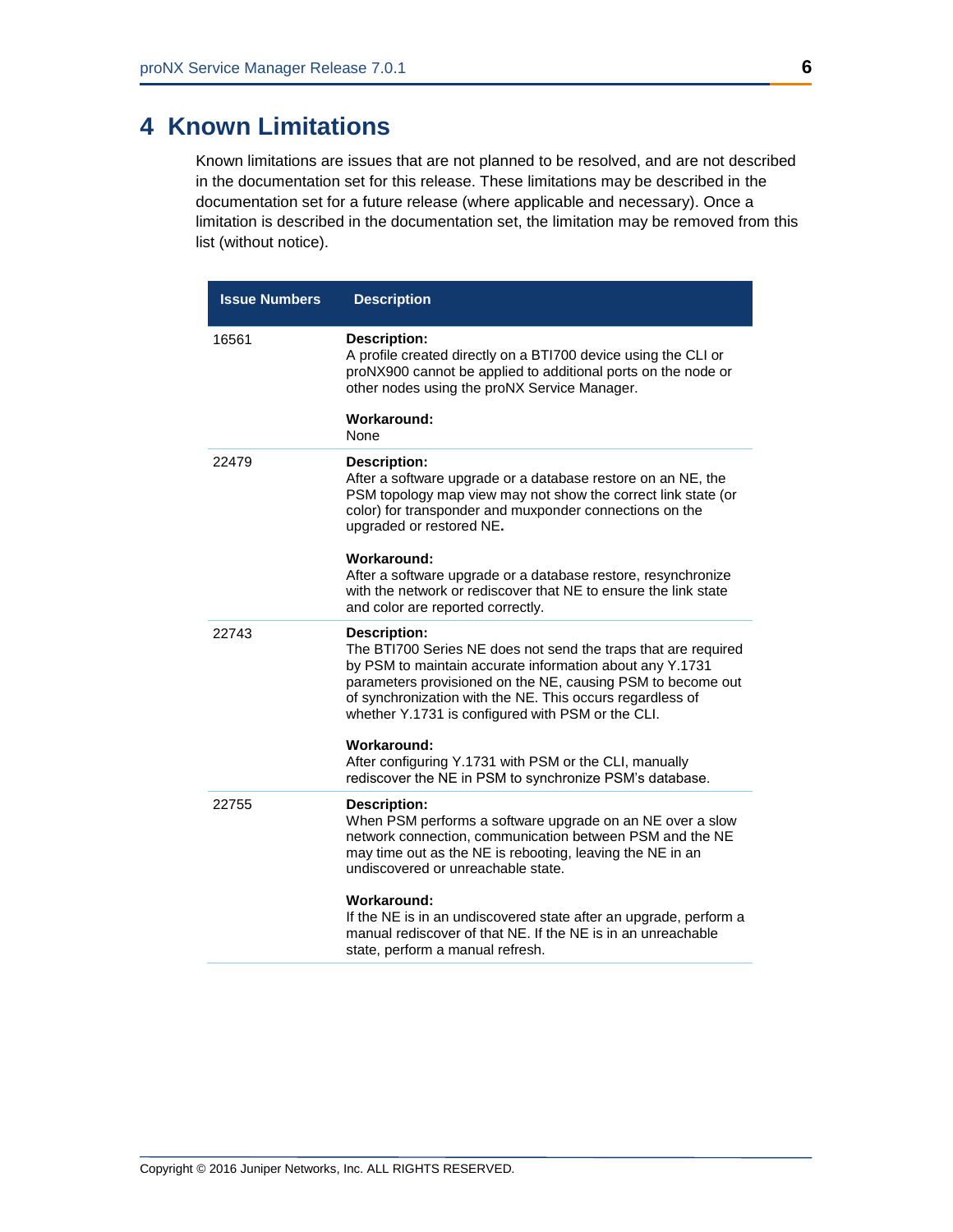| <b>Issue Numbers</b> | <b>Description</b>                                                                                                                                                                                                                                                           |
|----------------------|------------------------------------------------------------------------------------------------------------------------------------------------------------------------------------------------------------------------------------------------------------------------------|
| 22783                | <b>Description:</b><br>If the public SNMP community string is being used by PSM to<br>communicate with a BTI7000 Series NE and it is deleted on the<br>NE, then PSM may mistakenly recognize that NE to be a generic<br>MIB II device, even after a rediscovery of that NE.  |
|                      | Workaround:<br>Perform an initial discovery of that NE using Tools>Network<br>Element Discovery and specify the IP address and the new<br>SNMP community string, or re-add the public community string<br>to the NE.                                                         |
| 23249                | <b>Description:</b><br>When activating an Ethernet service, the BTI700 Series NE<br>does not always send the traps that are required by PSM to<br>generate the new service view. This occurs regardless of<br>whether you are using PSM or the CLI to configure the service. |
|                      | Workaround:<br>After activating an Ethernet service on a BTI700 Series NE,<br>manually rediscover the NE in PSM to synchronize PSM's<br>database.                                                                                                                            |
| 24329                | Description:<br>Using PSM to create, modify, or delete multiple Ethernet<br>services on the BTI810 within a short period (less than ~5<br>seconds) is not supported.                                                                                                         |
|                      | Workaround:<br>When using PSM to delete an Ethernet service or to "auto-<br>provision CFM" on the BTI810, wait for the task to complete<br>before proceeding.                                                                                                                |
| 29905                | Description:<br>When running the BTI810 with an NNI LAG, PSM may not<br>update the topology display when members of the LAG are<br>modified on one end but not on the other.                                                                                                 |
|                      | Workaround:<br>Rediscover the BTI810 network element.                                                                                                                                                                                                                        |
| 30412                | <b>Description:</b><br>For historical DOL Wavelength Channel PMs, the BTI7000<br>Series network element occasionally stores data for certain PM<br>points in the wrong bin. This affects the validity of the PM display<br>for these PM points on the PSM client.            |
|                      | Workaround:<br>None.                                                                                                                                                                                                                                                         |
| 30765                | <b>Description:</b><br>When issuing a forced protection switch on an BTI810 network<br>element in a configuration with ERPS rings, PSM may not<br>display the new ERPS state on the BTI810 network elements.                                                                 |
|                      | Workaround:<br>Rediscover the BTI810 network elements after issuing the<br>protection switch.                                                                                                                                                                                |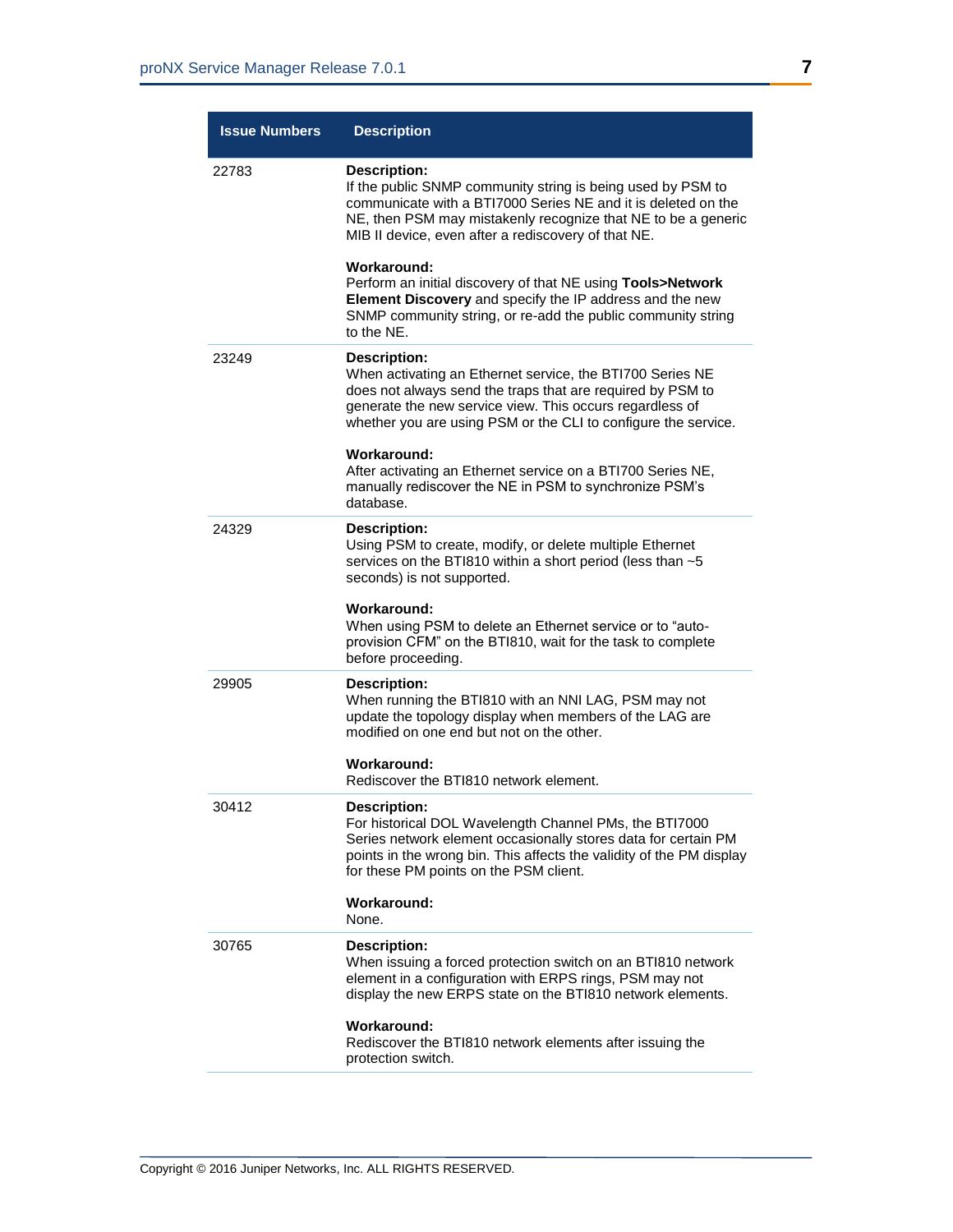| <b>Issue Numbers</b> | <b>Description</b>                                                                                                                                                                                                                                                                                                                                                                                            |
|----------------------|---------------------------------------------------------------------------------------------------------------------------------------------------------------------------------------------------------------------------------------------------------------------------------------------------------------------------------------------------------------------------------------------------------------|
| 32439                | <b>Description:</b><br>In the proNX Dashboard, when using the filtering capability in<br>the historical Alarms table or the historical Events table to<br>search based on time, the PSM Dashboard interprets the<br>entered time as the PSM server time, not the local user time.<br>Seemingly incorrect results can be returned when the local user<br>time is in a different time zone from the PSM server. |
|                      | Workaround:<br>When filtering based on time, convert the desired time to the<br>PSM server time before making the request. This applies to the<br>historical Alarms table and the historical Events table only.                                                                                                                                                                                               |
| 35917<br>36198       | Description:<br>Remote MEPs cannot be created on BTI805/821/822 UNI LAG<br>ports when the LAG port is down.                                                                                                                                                                                                                                                                                                   |
|                      | Workaround:<br>None.                                                                                                                                                                                                                                                                                                                                                                                          |
| 36874                | Description:<br>When displaying an existing Ethernet service (double-click<br>service in Network tree), the name of the bandwidth profile<br>shown in PSM may not match the name of the bandwidth profile<br>on the NE itself. This problem only applies to a BTI805/821/822<br>network element running a software release earlier than release<br>2.1.1 Build 15.                                            |
|                      | Workaround:<br>None.                                                                                                                                                                                                                                                                                                                                                                                          |
| 39953                | Description:<br>When using Safari as the web browser to connect to the proNX<br>Dashboard, the connection is refused even if you accept the<br>security certificate.                                                                                                                                                                                                                                          |
|                      | Workaround:<br>When using Safari, instead of immediately accepting the<br>certificate, select Show Certificate and then set to Always<br>Trust.                                                                                                                                                                                                                                                               |
| 40519                | <b>Description:</b><br>If you create a LAG UNI as part of activating a service on a<br>BTI810 network element, the LAG members appear as<br>individual UNIs when you view the service after it has been<br>activated.                                                                                                                                                                                         |
|                      | Workaround:<br>Rediscover the BTI810 network element.                                                                                                                                                                                                                                                                                                                                                         |